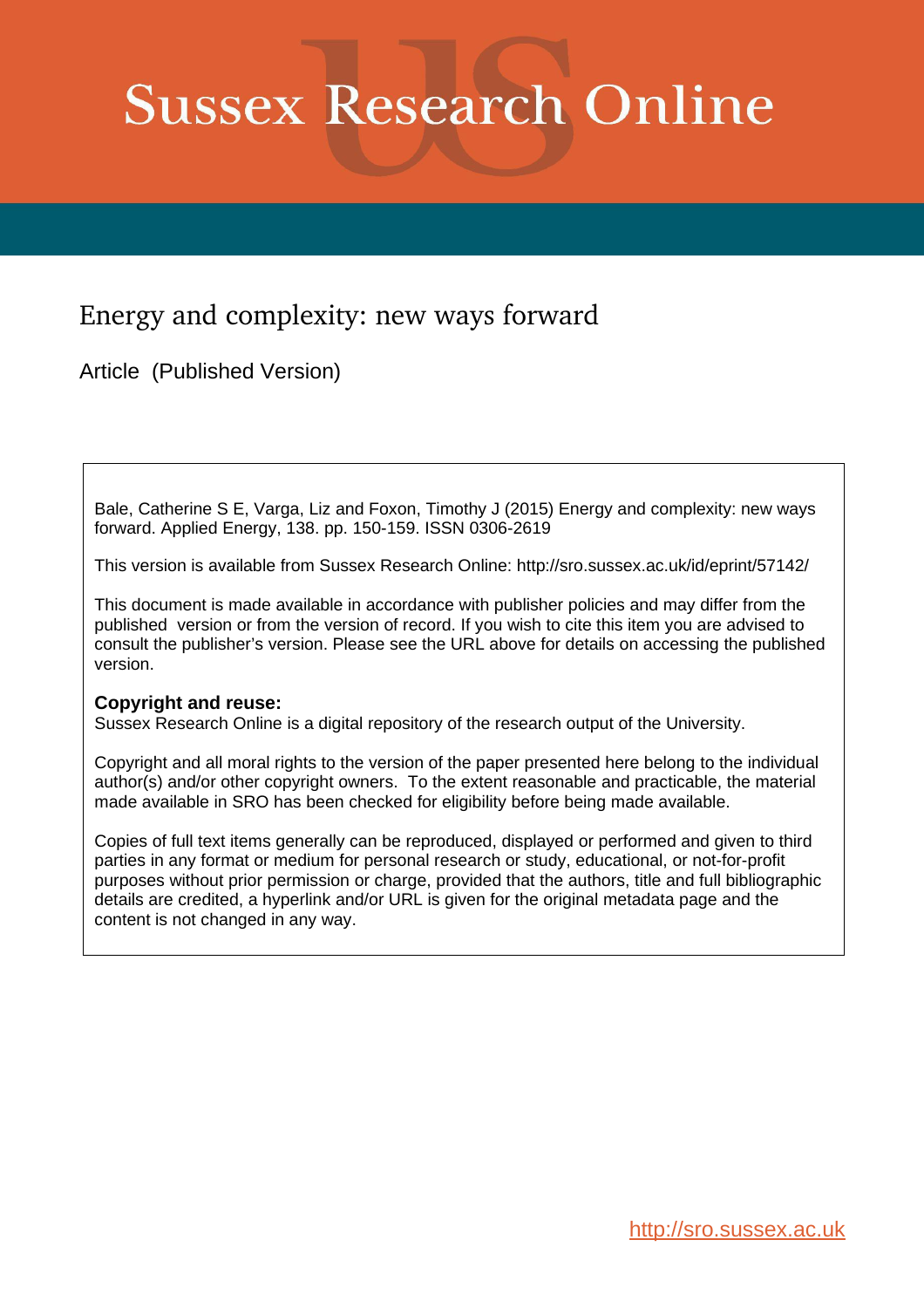#### [Applied Energy 138 \(2015\) 150–159](http://dx.doi.org/10.1016/j.apenergy.2014.10.057)

Contents lists available at [ScienceDirect](http://www.sciencedirect.com/science/journal/03062619)

## Applied Energy

journal homepage: [www.elsevier.com/locate/apenergy](http://www.elsevier.com/locate/apenergy)

## Energy and complexity: New ways forward

### Catherine S.E. Bale <sup>a,c,d,\*</sup>, Liz Varga <sup>b</sup>, Timothy J. Foxon <sup>c,d</sup>

a Energy Research Institute, Energy Building, School of Chemical and Process Engineering, Faculty of Engineering, University of Leeds, Leeds LS2 9JT, UK

<sup>b</sup> Complex Systems Research Centre, Cranfield University, Cranfield MK43 0AL, UK

<sup>c</sup> Sustainability Research Institute, School of Earth and Environment, Faculty of Environment, University of Leeds, Leeds LS2 9JT, UK

<sup>d</sup> Centre for Integrated Energy Research, University of Leeds, Leeds LS2 9JT, UK

#### highlights

- Review application of complexity methods to energy systems and systems change.

- Attributes: self-organisation, path dependency, emergence, co-evolution, adaptation.

- Modelling approaches: agent-based models, dynamic network models.
- Long-term energy systems change: co-evolutionary framework.

- Policy challenges: systemic interactions, decision-making under uncertainty.

#### article info

Article history: Received 27 August 2013 Received in revised form 16 September 2014 Accepted 21 October 2014

Keywords: Complexity science Energy systems Modelling Complex adaptive systems Agent-based modelling Energy policy

#### **ABSTRACT**

The purpose of this paper is to review the application of complexity science methods in understanding energy systems and system change. The challenge of moving to sustainable energy systems which provide secure, affordable and low-carbon energy services requires the application of methods which recognise the complexity of energy systems in relation to social, technological, economic and environmental aspects. Energy systems consist of many actors, interacting through networks, leading to emergent properties and adaptive and learning processes. Insights on these type of phenomena have been investigated in other contexts by complex systems theory. However, these insights are only recently beginning to be applied to understanding energy systems and systems transitions.

The paper discusses the aspects of energy systems (in terms of technologies, ecosystems, users, institutions, business models) that lend themselves to the application of complexity science and its characteristics of emergence and coevolution. Complex-systems modelling differs from standard (e.g. economic) modelling and offers capabilities beyond those of conventional models, yet these methods are only beginning to realize anything like their full potential to address the most critical energy challenges. In particular there is significant potential for progress in understanding those challenges that reside at the interface of technology and behaviour. Some of the computational methods that are currently available are reviewed: agent-based and network modelling. The advantages and limitations of these modelling techniques are discussed.

Finally, the paper considers the emerging themes of transport, energy behaviour and physical infrastructure systems in recent research from complex-systems energy modelling. Although complexity science is not well understood by practitioners in the energy domain (and is often difficult to communicate), models can be used to aid decision-making at multiple levels e.g. national and local, and to aid understanding and allow decision making. The techniques and tools of complexity science, therefore, offer a powerful means of understanding the complex decision-making processes that are needed to realise a low-carbon energy system. We conclude with recommendations for future areas of research and application.

 $\odot$  2014 The Authors. Published by Elsevier Ltd. This is an open access article under the CC BY license ([http://](http://creativecommons.org/licenses/by/3.0/) [creativecommons.org/licenses/by/3.0/](http://creativecommons.org/licenses/by/3.0/)).







<sup>⇑</sup> Corresponding author at: Energy Research Institute, Energy Building, School of Chemical and Process Engineering, Faculty of Engineering, University of Leeds, Leeds LS2 9JT, UK. Tel.: +44 0113 343 8250.

E-mail addresses: [c.s.e.bale@leeds.ac.uk](mailto:c.s.e.bale@leeds.ac.uk) (C.S.E. Bale), [liz.varga@cranfield.ac.uk](mailto:liz.varga@cranfield.ac.uk) (L. Varga), [t.j.foxon@leeds.ac.uk](mailto:t.j.foxon@leeds.ac.uk) (T.J. Foxon).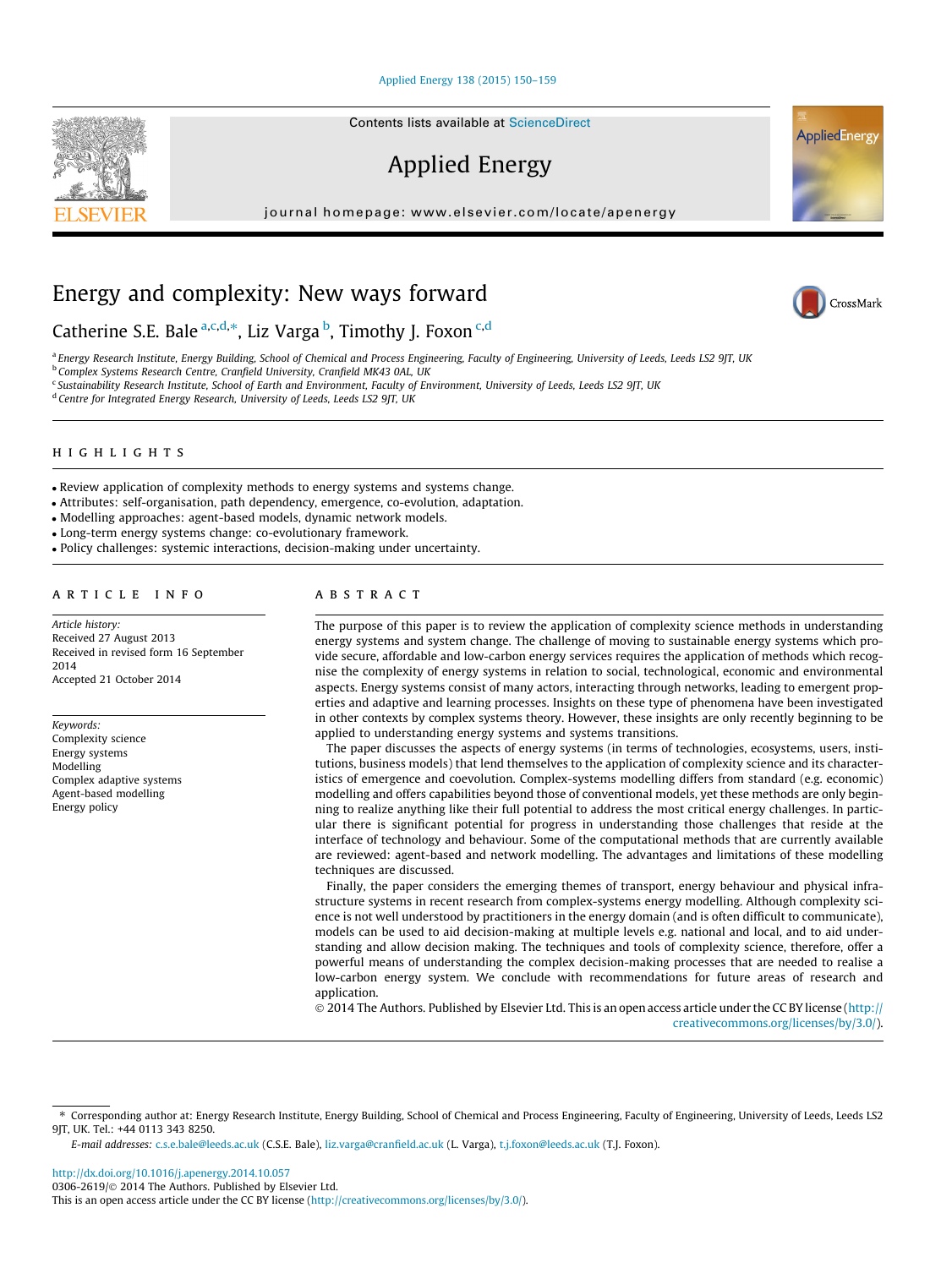#### Contents

| 2.             |        |  |  |  |  |  |  |
|----------------|--------|--|--|--|--|--|--|
|                | 2.1.   |  |  |  |  |  |  |
|                | 2.2.   |  |  |  |  |  |  |
|                | 2.3.   |  |  |  |  |  |  |
| 3.             |        |  |  |  |  |  |  |
|                | 3.1.   |  |  |  |  |  |  |
|                | 3.2.   |  |  |  |  |  |  |
|                | 3.3.   |  |  |  |  |  |  |
|                | 3.3.1. |  |  |  |  |  |  |
|                | 3.3.2. |  |  |  |  |  |  |
|                | 3.3.3. |  |  |  |  |  |  |
| 4.             |        |  |  |  |  |  |  |
|                | 4.1.   |  |  |  |  |  |  |
|                | 4.2.   |  |  |  |  |  |  |
|                | 4.3.   |  |  |  |  |  |  |
| 5.             |        |  |  |  |  |  |  |
| 6.             |        |  |  |  |  |  |  |
| 7 <sup>1</sup> |        |  |  |  |  |  |  |
|                |        |  |  |  |  |  |  |
|                |        |  |  |  |  |  |  |
|                |        |  |  |  |  |  |  |

#### 1. Introduction

Current systems of energy provision and demand need to change significantly in order to address the so-called energy 'trilemma' – how to consistently provide affordable energy services, achieve security of energy supplies and reduce greenhouse gas emissions from energy conversions to mitigate climate change. This will require substantial deployment of low-carbon technologies and energy-efficiency measures, the costs and benefits of which are often highly uncertain. Moreover, energy systems consist of a range of actors – producers, generators, suppliers and end users who will frequently have conflicting objectives. These actors and technologies interact through physical and social networks governed by institutional and political structures, the development of which is also uncertain. Together, these features make energy systems examples of complex systems, the study of which has become a fruitful area of research and application over the last 30 years, particularly since the founding of the Santa Fe Institute in 1984. However, the concepts developed in the complexity domain are only just beginning to be applied to the understanding of energy systems. This paper aims to set out the ways in which complex systems thinking and modelling could be useful in understanding the complexity of energy systems and how these systems change, in order to address current and future policy challenges.

In the United Kingdom (UK), there are energy policies aimed at addressing all three aspects of the trilemma: the 2008 Climate Change Act sets a legally-binding target of reducing the UK's carbon emissions by 80% from 1990 levels by 2050 [\[1\]](#page-9-0); the Warm Homes and Energy Conservation Act [\[2\]](#page-9-0) places a duty on government to make sure no person lives in fuel poverty by 2016; and there are several policy actions to support energy security in the UK [\[3\]](#page-9-0). Policy measures enacted to achieve these targets and objectives, such as Electricity Market Reform  $[4]$  and the Green Deal  $[5]$ , lead to multiple interactions between changes in actors' behaviours and further technological and institutional changes, which may serve to help or hinderthe achievement of policy goals. However, analysis of policy measures and instruments tends to be dominated by techno-economic models that do not reflect the full complexity of energy systems, particularly in relation to systems interactions and actor behaviours. Hence, we argue that there would be great value in applying approaches and models that incorporate complex systems thinking by reflecting both interactions between actors, networks and institutions in energy systems that give rise to emergent system properties and the limited or 'bounded' rationality of those actors in relation to decisionmaking under uncertainty. Complexity science and its associated modelling methods enable the study of how interactions between different elements of a system give rise to the collective emergent behaviour of that system and how the system interacts and responds to its environment and evolves over time. In this paper, we review recent advances in complexity science and modelling, and examine the ways in which these would enable those working in the energy domain to better understand and model the complexity within energy systems for the purpose of advancing adoption of new technologies, policies and behaviours.

Some of the insights reported here are drawn from a workshop coordinated by the UK Energy Research Centre (UKERC) and held in the UK in July 2012 that drew together academics across multiple disciplines who were interested in complexity and energy modelling [\[6\]](#page-9-0).

In Section [2](#page-3-0) we outline the characteristics of complexity science and the energy system, and examine how complexity science offers an alternate approach to understanding energy system change. In Section [3](#page-5-0) we discuss the purpose of computational modelling of complex systems and briefly summarise some of the modelling methods available. We also briefly highlight the realities of modelling complex systems including the data requirements and discuss the advantages that complexity modelling methodologies can bring to the energy domain over traditional modelling methods. In Section [4](#page-7-0) we give examples of the application of complexity modelling reported in recent research work in the areas of transport, user behaviour and infrastructure. In Section [5](#page-7-0) we discuss how complexity and coevolutionary ideas can be applied to understanding long-term energy systems change. We conclude in Section [6](#page-8-0) with recommendations for areas of future work.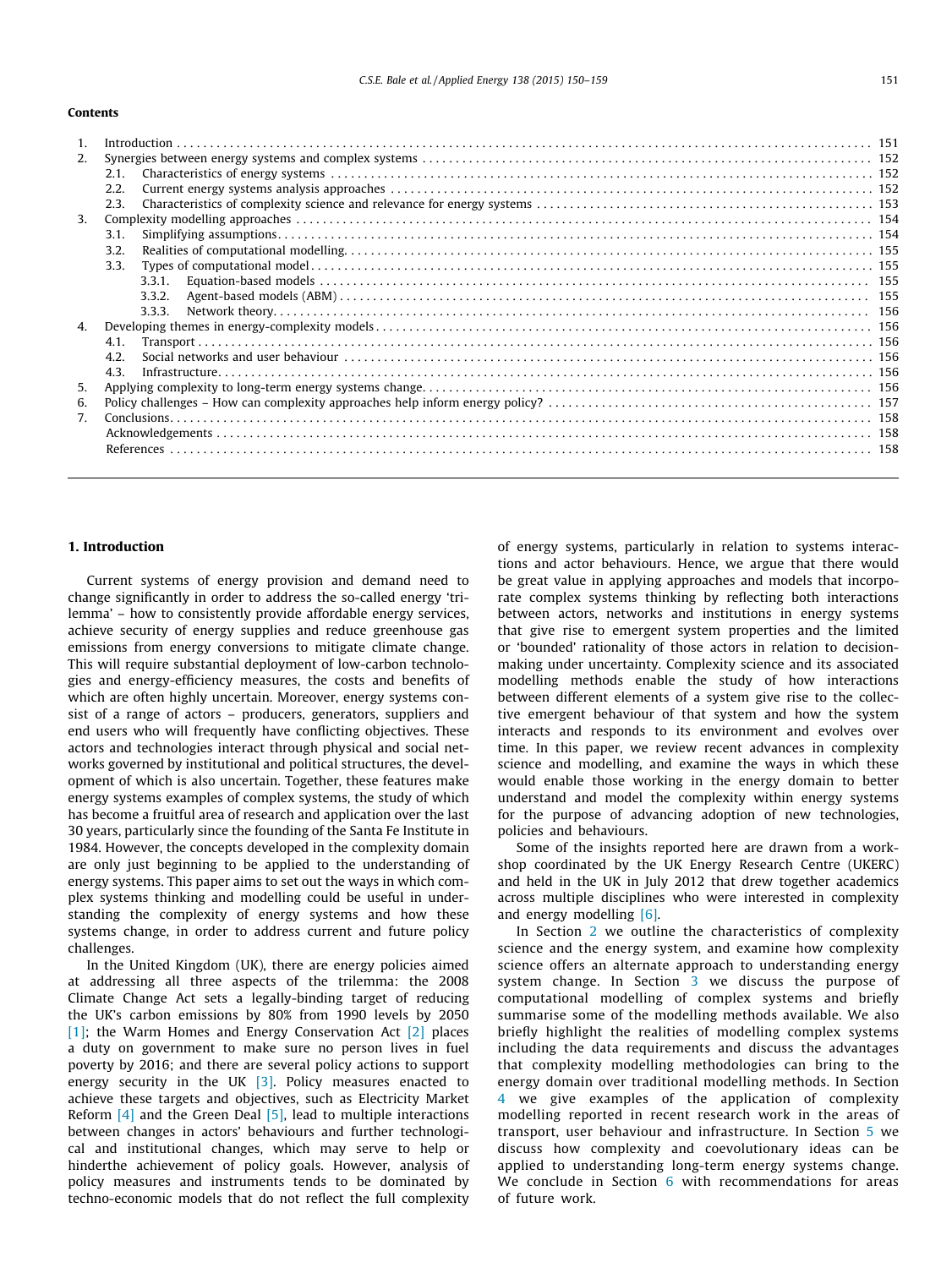#### <span id="page-3-0"></span>2. Synergies between energy systems and complex systems

Systems theory is well-established in engineering and in biological and physical sciences because it is a convenient and useful way to see a whole as a collection of its interacting parts. Systems dynamics is a branch of systems theory that recognises the role of positive and negative feedback, in which systems can spin out of control, as in virtuous or vicious cycles, and in which systems can be kept within bounds, respectively. The general principles of systems theory [\[7\]](#page-9-0) allow consideration of any phenomena at any nested level as an open system. The body of knowledge that is complex systems theory particularly developed from the founding of the Santa Fe Institute to study common features of a range of systems that exhibit complexity. This builds upon systems theory by recognising further principles of the manifestation of systems, such as self-organisation, non-linearity, emergence and co-evolution [\[8–10\].](#page-9-0)

Understanding these features and principles can aid the management of complex systems. A complex system is typically adaptive or evolutionary and influenced by social and political, as well as physical, processes. In 1948, Weaver [\[11\]](#page-9-0) set out one of the first defining papers on science and complexity, in which he categorises problems of simplicity (e.g. two variables in physical sciences), problems of disorganised complexity (e.g. thermodynamics) and problems of organised complexity. Problems of disorganised complexity can be addressed using statistical methods to look at the aggregate properties of the system. In organised complexity there are ''a sizeable number of factors which are interrelated into an organic whole'' [\[11\]](#page-9-0) and the behaviour of the system cannot be predicted by an understanding of the elements within it; statistical methods are no longer appropriate.

Complexity science is now a widely accepted multidisciplinary field of research with roots in dynamical-systems theory and chaos theory [\[12\]](#page-9-0) and an increasing body of researchers and associated literature. The concepts and methods are beginning to be applied in several disciplines (by both academics and to a lesser extent practitioners), including economics [\[13–17\]](#page-9-0), health care [\[18\]](#page-9-0), technology and innovation [\[19\]](#page-9-0), and management [\[20\],](#page-9-0) yet it is only really an emerging area of interest in the energy domain.

In the following sections we discuss in more detail the characteristics that are common to both complexity science and energy systems. We also explain why we think understanding energy systems requires an alternative approach and how we can use complexity science to do this.

#### 2.1. Characteristics of energy systems

Energy systems can be understood as complex adaptive systems in that they have interrelated, heterogeneous elements (agents and objects). In addition, there is no autonomous control over the whole system, and, in that sense, self-organised emergent behaviour arises that cannot be predicted by understanding each of the component elements separately. For example, the introduction of a new technology (an object) will influence the behaviour of one or more people (agents), which leads to direct and indirect effects (such as resilience, security) on other parts of the system.

Energy systems exhibit complex social and technological dynamics. These include the complexity inherent in the technological systems and infrastructures by which energy is converted, transmitted and distributed in order to provide useful energy services to households, industry and businesses, and in the related actors and social institutions, policies and practices that influence these systems. As we discuss below, current modelling approaches tend to focus only on some aspects of this complexity. From a complexity perspective, energy systems are made up of (1) agents, interacting through networks under the influence of institutions, which gives rise to emergent properties and co-evolutionary dynamics, (2) objects, such as technologies and infrastructures, which are relatively stable in the short term, but whose adoption is dynamic, and (3) the environment, which provides resources and also establishes social, political, and cultural scenarios in which the energy system operates.

The key agents in energy systems include household and business energy users, energy conversion and supply companies, economic and environmental regulators, and governments (local and central). These agents are able to adapt and respond to other agents and objects, but are heterogeneous and lack the perfect rationality and foresight of 'representative agents' in many economic models [\[21\]](#page-9-0). They interact through physical and social networks, by sharing information or learning from one another, influenced by social norms and institutional rules. This may lead to self-organisation and emergent properties, such as common practices for energy use or particular market frameworks governing energy supply. These interactions change over time according to dynamical rules which emerge with the availability of new objects, policies and so on, but, as both technologies and institutions are subject to non-linear increasing returns (positive feedbacks) to adoption, change is path-dependent and systems are subject to lock-in [\[22–24\]](#page-9-0). This means that potentially advantageous innovations may not be adopted if they do not fit with the current system.

#### 2.2. Current energy systems analysis approaches

The field of energy systems analysis is inherently interdisciplinary and energy modelling aims to take an integrated approach. Energy modelling holds a key position owing to ''the central role of energy projections in policy decision-making and the political importance of modelling results in policy debates'' [\[25\]](#page-9-0). Current modelling approaches tend to draw on economic and technical aspects of energy systems, but other social science and natural science insights are starting to be incorporated [\[25\].](#page-9-0) A single model may focus on the economy (whole economy), some part of the energy chain, or key sectors such as residential or industrial [\[25\]](#page-9-0). However, there are significant challenges to the incorporation of complexity and uncertainty into current energy systems models.

The most widely used model for understanding energy-system change to date is arguably the MARKAL model and its derivatives [\[26\]](#page-9-0). Briefly, MARKAL is a generic model that can represent the evolution over a period of usually 40–50 years of a specific energy system at different geographic levels (e.g. national or state). It is a 'bottom–up', reductionist model for techno-economic assessment of technology options. There are limitations in using this type of model to understand energy systems change, as bottom–up models are more suitable for studying specific technical opportunities and their energy, cost and emission implications, although exogenous forecasts of economic activity may be used. A recent review recognised that most large scale energy models ''provide normative optimised scenarios, in which real implementation bottlenecks are ignored (e.g. uncertainty, heterogeneity of decision makers and market imperfections)" [\[27\]](#page-9-0). A number of hybrid approaches are under development to link the macro-economic and technological approaches to energy modelling [\[25\].](#page-9-0) Whilst this type of energy systems and hybrid modelling can provide useful insights for policy makers [\[28–32\]](#page-9-0), we argue that they are limited in relation to representing the drivers and barriers to long-term change in energy systems.

One limitation is that agents in real energy systems rarely act as rational economic actors; they lack perfect foresight, may be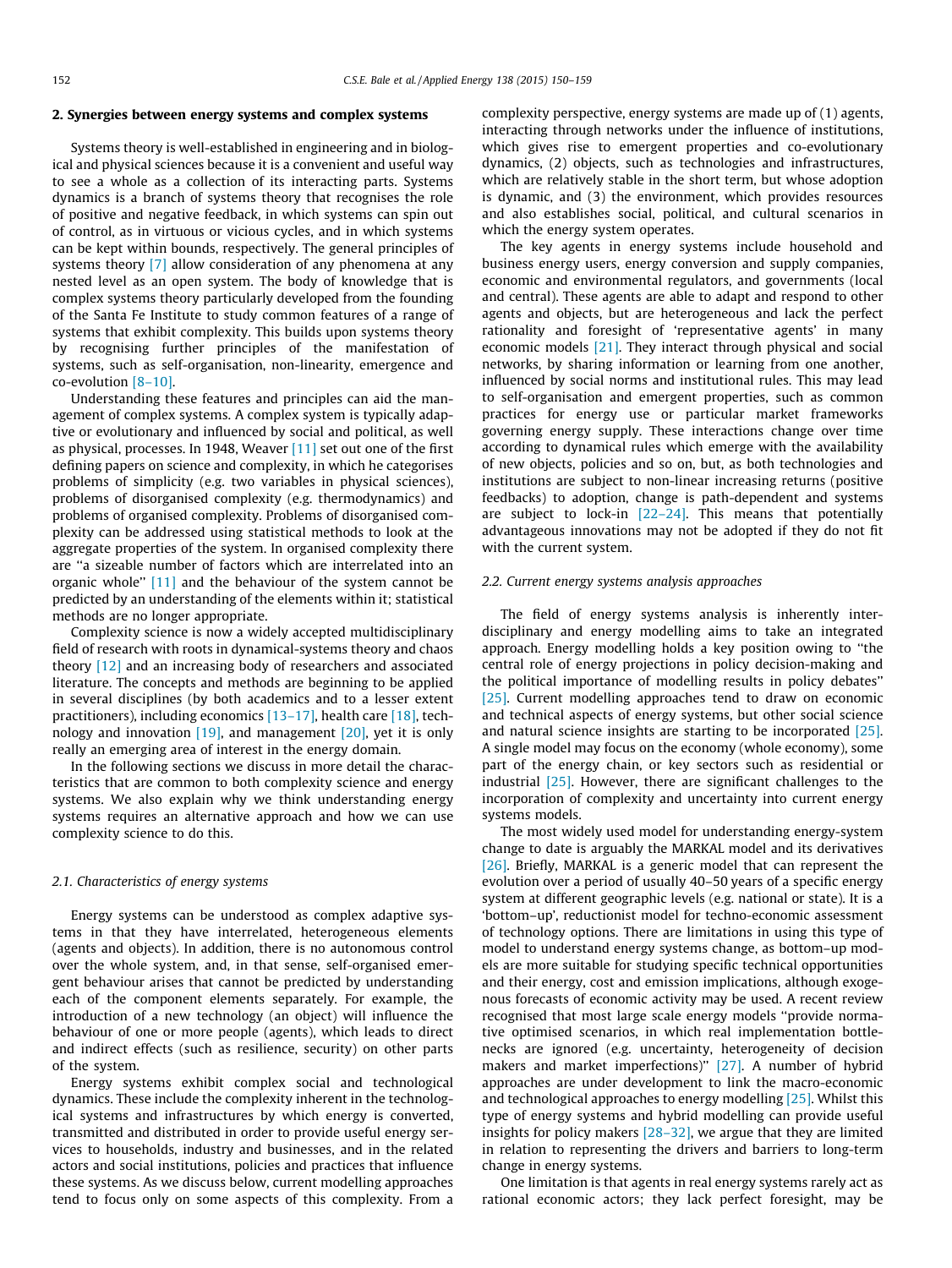#### Table 1

|  |  |  | Main characteristics of complex systems and examples of their application to energy systems. |
|--|--|--|----------------------------------------------------------------------------------------------|
|  |  |  |                                                                                              |

| Term                    | Definition                                                                                                                                                                                                                                                                                                                                                                         | Example in energy systems                                                                                                                                                                                                                                                                                                                                                                                                                                                                          |
|-------------------------|------------------------------------------------------------------------------------------------------------------------------------------------------------------------------------------------------------------------------------------------------------------------------------------------------------------------------------------------------------------------------------|----------------------------------------------------------------------------------------------------------------------------------------------------------------------------------------------------------------------------------------------------------------------------------------------------------------------------------------------------------------------------------------------------------------------------------------------------------------------------------------------------|
| Agents                  | Agents are actors (individuals or groups) in the system that take<br>decisions or influence others. Agents interact and are coupled in<br>the system and, importantly, are able to adapt, learn and respond<br>to other agents or the conditions of the environment                                                                                                                | The energy system includes a diverse cast of heterogeneous agents,<br>e.g. households, businesses, government organisations, suppliers,<br>generators, investors, regulators<br>Agents interact with and are influenced by each other, e.g.<br>households are influenced by their supplier or other households<br>with which they are in contact<br>Interactions between the agents in the system shape the system<br>but may be constrained, e.g. by legislation, infrastructure or<br>technology |
| Networks                | Networks are the physical and social structures through which<br>agents interact, and which are defined by directionality and<br>tightness of coupling, which has implications for resilience,<br>robustness and inter-dependency                                                                                                                                                  | Physical and social networks occur in the energy system, e.g. the<br>physical electricity distribution network and social networks<br>operating between households and energy utility companies                                                                                                                                                                                                                                                                                                    |
| Dynamics                | Complex systems are dynamic and move around in an attractor<br>basin; they are not in equilibrium                                                                                                                                                                                                                                                                                  | Energy systems change structurally over time, e.g. with changing<br>populations, lifestyles, technologies, costs<br>Feedback mechanisms also operate                                                                                                                                                                                                                                                                                                                                               |
| Self-organisation       | A self-organising system adapts autonomously and organisation<br>arises in the system despite there being no agent with overall<br>control                                                                                                                                                                                                                                         | While some aspects of the energy system can be influenced, there<br>is no overall control held for planning or use of energy systems.<br>Decisions are taken at multiple levels, e.g. individuals, households,<br>communities, local and central government and internationally.<br>Agents at each level will respond to the changing environment<br>around them<br>An organised system emerges which supplies our demand for<br>energy                                                            |
| Path dependency         | A system is where it is today based on many past interacting<br>decisions that have driven the evolution of the system in particular<br>directions<br>Systems may be similar but they are individual, each has a unique<br>history and a current make up which varies in many ways, e.g.<br>spatial locations, ages, and distribution of skills                                    | We are locked-in to many aspects of our energy systems by<br>historical decisions, e.g. we cannot rebuild the entire domestic<br>housing stock, and are reliant on aging infrastructure                                                                                                                                                                                                                                                                                                            |
| Emergence               | The macro nature of the system emerges from the micro<br>behaviours and interactions of agents within the system and its<br>environment, and cannot be predicted with an understanding of<br>the constituent parts of the system                                                                                                                                                   | We cannot, for example, accurately predict future energy demand<br>based on historical information and knowledge of individual users<br>because we cannot know the effect of multiple non-linear<br>feedbacks due to new interactions or changed behaviours                                                                                                                                                                                                                                        |
| Co-evolution            | Each system co-exists with other systems, competing for resources<br>and survival, whilst also relying on each other in different ways<br>Sub-systems within the system will coevolve as they have<br>interdependencies. For example, the energy system is itself made<br>up of sub-systems and is also interdependent on the water,<br>transport, ICT and food production systems | Energy systems consist of technologies, institutions, business<br>strategies, user practices and ecosystems that mutually coevolve.<br>For example, new technologies may bring the need for new<br>business models, policy and regulation. Consumer behaviour may<br>bring demand for new technologies, or conversely technologies<br>may change consumer behaviour                                                                                                                                |
| Learning and Adaptation | Complex systems can learn and adapt through experimentation<br>and use of novelty in the system whilst also being able to retain<br>certain structures and functions despite changes to their<br>environment. Complex systems may be able to adapt to improve<br>functionality to take advantages of particular changes to their<br>environment                                    | Consumers can learn the effects of unconstrained demand, for<br>example, through information provided by smart meters, and so<br>they can change their usage and influence systemic features such<br>as efficiency and value for money. Systems around particular fuel<br>sources or technologies, e.g. shale gas or nuclear power, can adapt<br>to take advantage of external technological or political changes                                                                                  |

motivated by other drivers (e.g. environmental concern or peer influence) and are heterogeneous in their preferences. As such the economic assessment aspects of energy-systems modelling may not adequately represent the real system of agents. Real energy systems exhibit dynamical properties of feedbacks, inertia and lock-in that are not well-represented in models in which system evolution is driven by simple decision rules, such as cost optimisation. Furthermore, under conditions of uncertainty, how actors within the system envisage the future evolution of the system will influence their decision-making at any point in time. This means that it is virtually impossible to predict the future evolution of a complex system. However, drawing on the study of a range of complex systems, complexity science does enable useful understanding to be developed of higher-level systems properties, such as resilience and adaptability, and modelling can be used to simulate complex systems change involving boundedly rational agents acting under conditions of uncertainty. Thus, incorporating characteristics of complex systems into large scale energy system modelling could provide useful insights for decision makers into the implementation bottlenecks associated with uncertainty, actor heterogeneity and market imperfections that are not addressed

in existing models. The next section sets out key systems features and examples of these in energy systems.

#### 2.3. Characteristics of complexity science and relevance for energy systems

In Table 1, we give definitions of the following main characteristics of complex (adaptive) systems  $[8,12]$ , and examples of their application to energy systems:

- Agents
- Networks
- Dynamics
- Self-organisation
- Path dependency
- Emergence
- Co-evolution
- Learning and adaptation.

Modelling approaches that have investigated the implications of these complex-systems characteristics could usefully be applied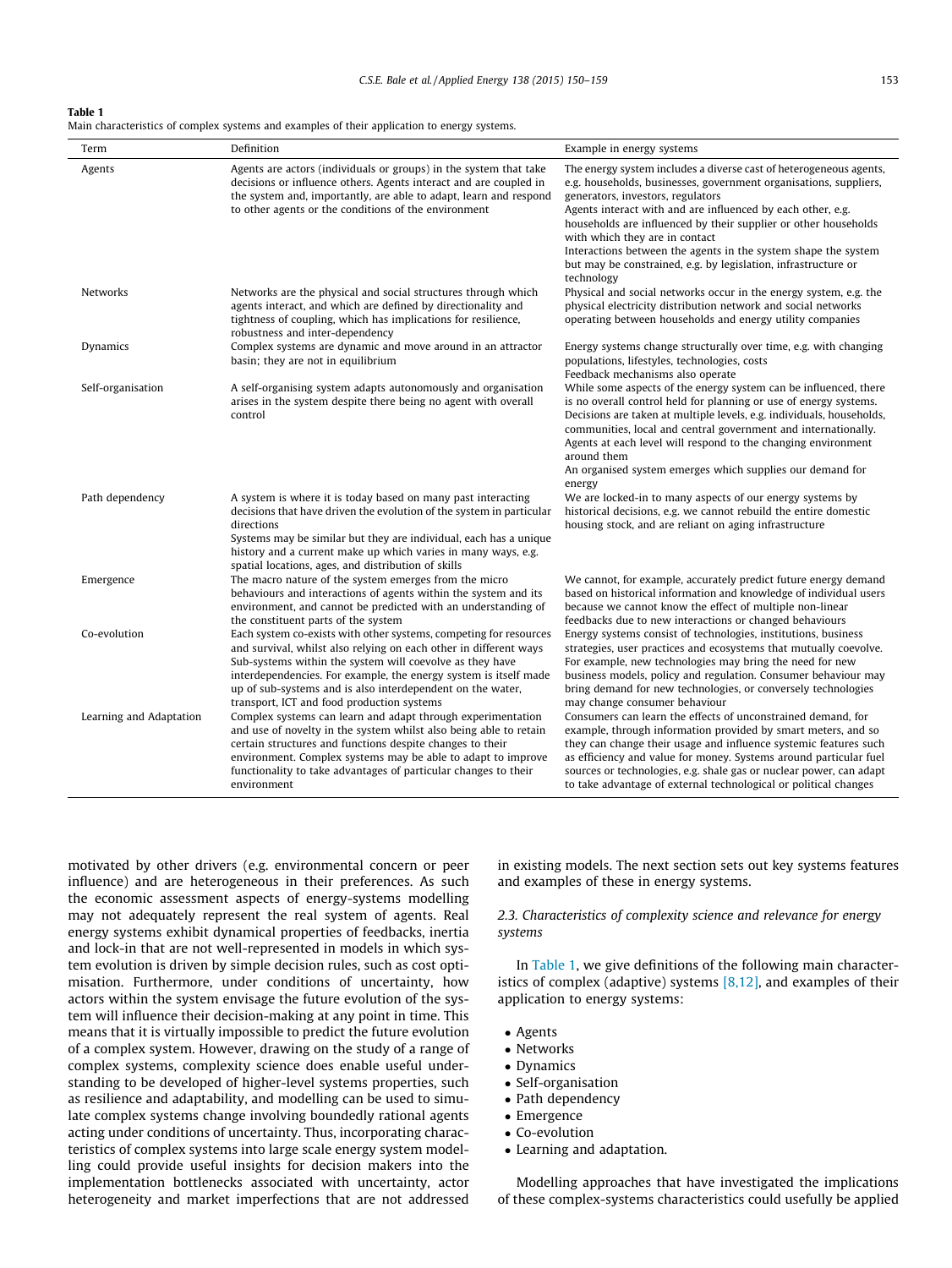<span id="page-5-0"></span>to energy systems. In the next section, we review the main features of current complex-systems modelling approaches.

#### 3. Complexity modelling approaches

A common method for making sense of a system which cannot be easily or safely experimented upon is to create a computational model of the system. As with all methods of scientific research, computational models aim to achieve the following:

- Answer one or more specific research questions (be purposeful).
- Use a predefined methodology to answer the question (be repeatable).
- Collect evidence (be unbiased).
- Produce findings unknown beforehand which may be beyond the boundary of the research (make a novel contribution).

#### 3.1. Simplifying assumptions

By definition, a model is a representation. In the creation of any representation we make simplifying assumptions about the system which is represented. We argue that the assumptions made in noncomplex systems models create limits to what might be understood from such models but may be relevant if they suit the purpose of the model. When more assumptions are made we find it easier to understand the representation, but we limit what we can learn [\[33\].](#page-9-0)

In energy systems modelling we typically want to answer questions such as how to change the system to provide affordable energy services or reduce carbon emissions, or to make the system more resilient to disturbances or robust to security threats. Through the use of models we attempt to address the energy trilemma.

Creating a model requires us to define the system under investigation. The facts we observe from our models and our evaluation of these depends on how we bound the system [\[34\]](#page-9-0). A boundary provides the modeller with a scope for the model and for the range of data that will need collecting. If we make only this one assumption we can embrace a system holistically – all its components, all its interactions, all its contexts, and all its interpretations. We make no assumptions about the structure of the system. Models in this area are generally qualitative and descriptive, such as Checkland's soft-systems modelling approach [\[35\].](#page-9-0)

Often, however, computational models demand further simplification because their scope is large or because the manipulation of large data is onerous (see Fig. 1).

The second assumption a modeller makes is to classify the components of the system. The use of normative classifications, i.e. those deemed appropriate, desirable, valuable and good, usually reflects the history of the system and its specific ideologies and contexts. Classification provides an initial structure for the components of the system in the model but it ignores other potential classifications; for example, there are some 17 choices available for clustering of components [\[36\]](#page-9-0), giving rise to very large numbers of potential classifications. A model which assumes a classification provides strategic insight into longer-term change, as successive structural changes (reconfiguration of components) emerge driven by the interactions of diverse components. Different and novel structures give rise to different evaluations of systemic properties, for example efficiency, resilience, and security. The models also provide a record of how the structure has changed from its initial conditions.

The third assumption made is that of average types, which limits the capacity of the model to evolve. The only change possible within the model is in the relative numbers of the average types. Structural stability can be investigated particularly by using the addition of noise (random variation) to the model. We say that the outcome of the model is deterministic, as in chaos theory, or systems dynamics, where probabilistic outcomes can be identified through modelling. Calculations of robustness and resilience are also possible. The model with assumptions about average types is suitable to test contingencies.

By assuming average interactions, a mechanical model is created from which we can predict the outcome of the system's operations. This assumption removes the capacity of the model to try out new combinations of interactions which might be higher-performing. Structural stability is assumed. Models of this kind exist for real-time, autonomous control of engineering systems, such as active multi-models [\[37\].](#page-9-0) Non-linear dynamical models are also in this category. Models without dynamical capability are essentially static and most simple of all.

The number of assumptions imposed will depend on the system in focus and the questions being investigated, in order to assess the appropriate balance of complexity and simplicity. For example, whilst an equilibrium model may be appropriate for examining the balance of energy supply (provision) and average population demand, an adaptive evolutionary model with fewer assumptions will be necessary to examine energy systems change over a 50-year period.

Models can be used to aid decision-making at multiple levels, e.g. national and local, and to aid understanding and decisionmaking [\[38,39\]](#page-9-0). Complexity modelling can be used to aid decision-making in three main ways: (1) strategically: to explore



Fig. 1. Increasing assumptions reduce model complexity (adapted from [\[33\]](#page-9-0)).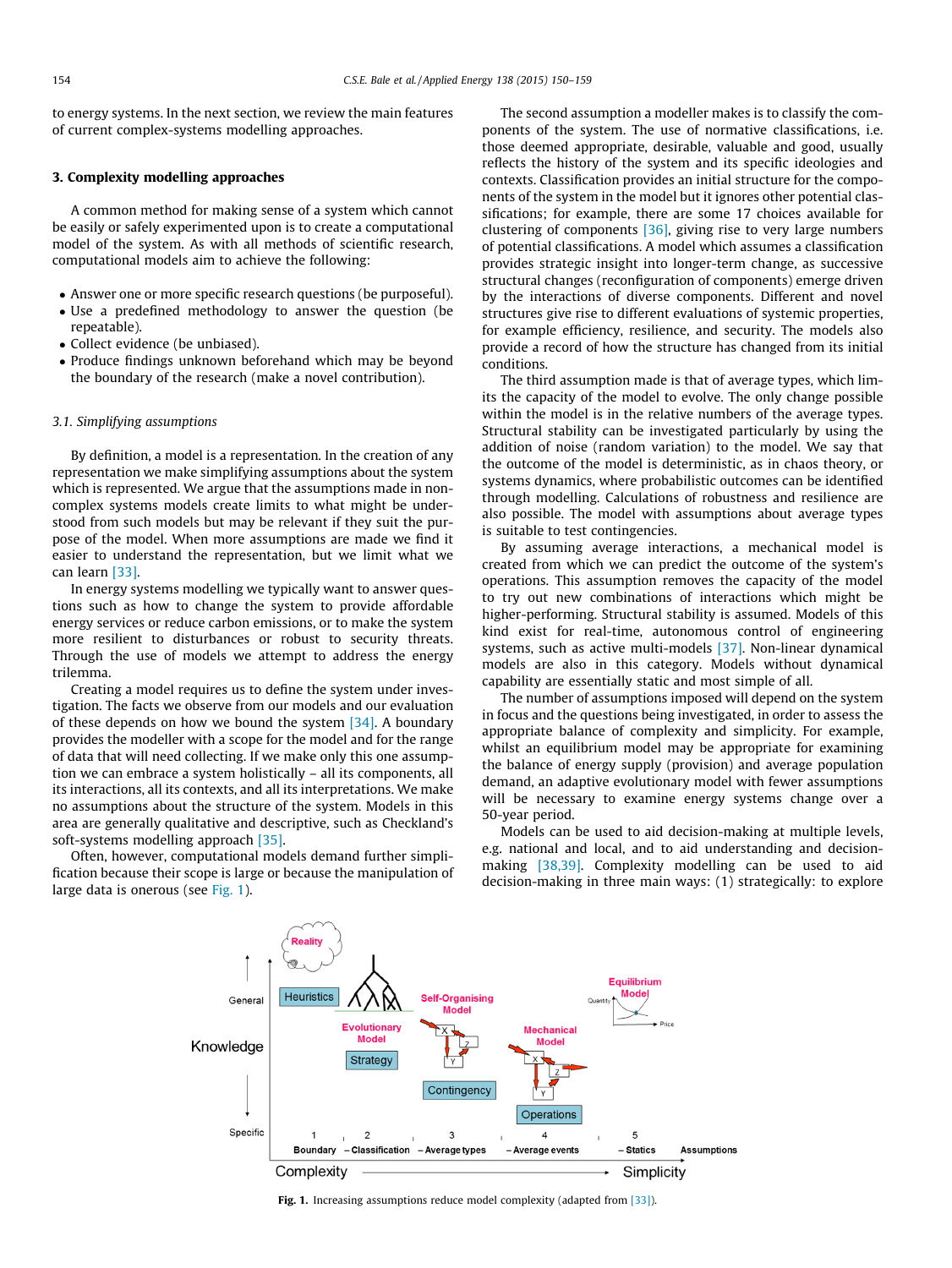potential system pathways; (2) contingently: to find effective strategies that may change systemic outcomes; (3) operationally: to test assumptions about how the system is working. Different contexts demand different models [\[38\]](#page-9-0).

#### 3.2. Realities of computational modelling

Systems are socio-political, which creates the challenge of independence for the modeller. A model is not fit for purpose if it is developed without sufficient critique of the motives for producing the model.

A model should be capable of producing different results if run using different initial conditions or scenarios. Simulations that show a number of scenario options can be used to explain the complexities of the systems [\[40\].](#page-9-0)

Interventions, such as those which reflect policy levers or resource constraints, should be user-adjustable and should result in alternative outcomes, provided there is an accurate representation of energy systems.

Finally, in order to represent a system, and its nested systems, we need details of its diversity. Predictive models usually simulate a particular system in detail and so the boundary of the system will contract. Aside from the technology and economic data that is needed in most energy system modelling, models testing hypotheses or probing structural change need reliable input data (or at least a statistically representative sample of heterogeneous agent behaviour such as investor attitude to risk, motivation for technology adoption, decision-making processes) and agent interaction data (e.g. social networks, processes of social learning) in order to provide useful and relevant outputs.

There are two significant barriers with regard to data: availability and uncertainty. These aspects are described in more detail by Keirstead et al. [\[41\]](#page-9-0). An example of the need for data about social networks is discussed in more detail by Bale et al.  $[42]$ . There is an opportunity to harness open data (and software)  $[43]$  for energy-system modelling as it becomes more available, and this is likely to bring benefits for understanding energy systems [\[44\].](#page-9-0) In addition, technologies such as smart meters will bring improvements in the quality of energy consumption data (e.g. better temporal and spatial resolution); however, privacy issues do need to be considered. In the meantime, it is essential that data is managed and shared across organisations and research groups [\[6\].](#page-9-0)

The key types of computational models are discussed in the next section.

#### 3.3. Types of computational model

Models for analysing energy systems change fall into two main types. Equation-based models are also known as 'top–down' and include computable general equilibrium (CGE), macro-econometric optimisation models and systems dynamics models; agentbased models, sometimes correctly referred to as bottom–up models, include behavioural or algorithmic models, agent-based computational economics (ACE) and simulations. Network theory is also relevant for analysis of network topologies which provide insight into the network properties, such as resilience and robustness to attack.

#### 3.3.1. Equation-based models

Most models of energy-systems are equation-based and have a long (over 50-year) record of disciplinary contributions and industrial and policy application. For example, CGE modelling is an established field (see for example Dixon and Jorgenson [\[45\]\)](#page-10-0). CGE offers: (1) established simulation software which is welldocumented and has associated data manipulation packages; (2) low skills for use (no need to learn a programming language) and plentiful training; (3) easily communicated model results, making outcomes explainable and understandable by the policy community; 4) incorporation of dynamics, multi-agent and non-standard theories [\[46\]](#page-10-0). Examples of optimisation in energy systems include MARKAL, WASP, CGEN [\[47\].](#page-10-0) A key feature of such macro models is the ability to integrate outputs; a drawback is their dependence on the non-flexible functional form which is adopted by the modeller, and which influences the modelling results [\[48\].](#page-10-0) Equation-based approaches relate system-level observables and use these phenomena to drive the model dynamics [\[49\]](#page-10-0) or they model uncertainties in parameters to reflect systemic outcomes such as sustainability, uncertainty and dynamics [\[50\]](#page-10-0).

These equation-based models are sometimes used with 'bottom–up', reductionist approaches which usually break down the system to its technical components, for example, for the purposes of simulation or optimisation [\[51,52\].](#page-10-0) Such models make many assumptions about the system and, in particular, assume structural stability and average types. They do not reflect the complex reality of energy systems, and so do not deal with feedback and emergence. They are not complex systems models.

#### 3.3.2. Agent-based models (ABM)

The discipline of agent-based modelling is still maturing. In their review of agent-based modelling practices, Heath and Hill [\[53\]](#page-10-0) identified improvements that would make ABM a more acceptable analysis tool. A key improvement would be clarity of purpose of the ABM. They proposed a framework which would define the purpose of an ABM and would be linked to the level of understanding of the system being modelled. Three purposes are possible: predictive (linked to high understanding), theory testing or mediation (where understanding is moderate), and hypothesis generation (where understanding is low). These correspond respectively to the operational, contingency and strategic focuses highlighted earlier in the discussion on modelling assumptions. Agent-based predictive models are usually referred to as simulations and seek to represent the system from actual data.

Agent-based models focus on the behaviour of different individuals through which system-level observables emerge but tend not to drive the model dynamics  $[49]$ . They incorporate human behavioural rules in innovations [\[54\]](#page-10-0) and do not assume functional form, which emerges from the bottom–up behaviour and interactions of agents. ABM has much to offer when used with experimental and behavioural economics. Bottom–up models attempt to simulate action. This understanding of actual behaviour is lacking from training and use of CGE, which make assumptions about decision-making and excludes feedback and rebound effects. For this reason, ABM is often focused on specific geographies and research phenomena.

As part of agent-based modelling, particular agents can be removed to detect effects upon the system; this is not available to systems dynamics models [\[55\].](#page-10-0) Selective changes in agent behaviour can also be modelled based on exogenous (and endogenous) events, which can show non-linear effects on macro outcomes. An example of this is the government FITS (Feed-in Tariff Scheme) and its withdrawal [\[56\].](#page-10-0) Agent-based models can also be used to test hypotheses relating to culturally specific behaviours. Modellers do this by changing the rules of agents (their behaviours) depending on emergent systemic properties, or keeping rules the same and changing scenarios/contexts [\[76\]](#page-10-0), then comparing results or by using different strategies for agents in uncertain contexts [\[57\].](#page-10-0) Hypothesis generation can be structural or relational. Structural changes can be detected in energy supply systems, for example, driven by the uptake of hybrid/electric vehicles and increased use of heat pumps.

The integration of bottom–up complex systems models with top–down models has important advantages for orthodox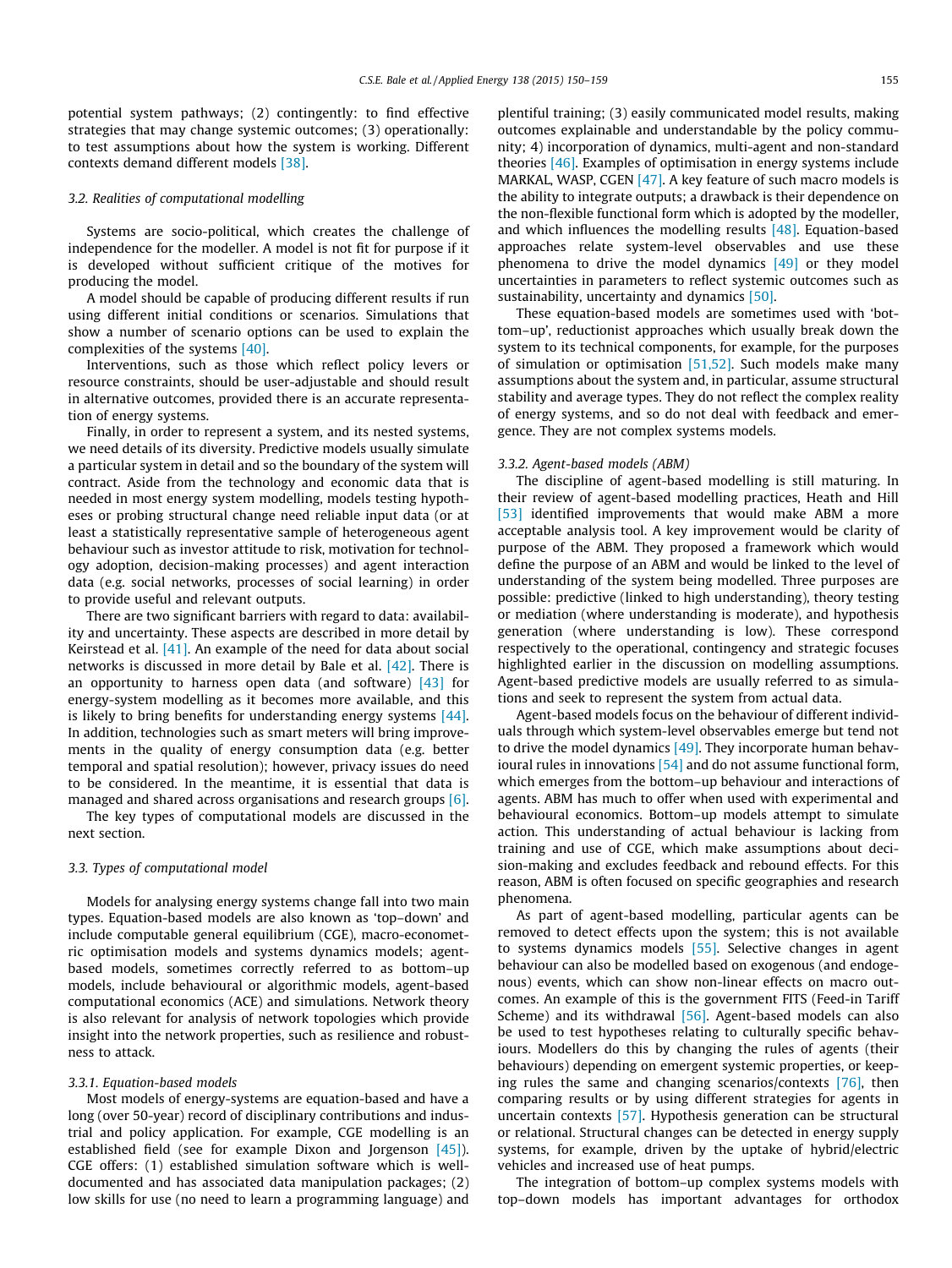<span id="page-7-0"></span>approaches to make them more realistic [\[58\].](#page-10-0) An example is a hybrid climate policy simulation using bottom–up engineering technology detail in a top–down macro-economic framework [\[59\].](#page-10-0)

However, ABM is not without issues. These include a largely fragmented community which has not made significant inroads into policy debates, the need for economists to learn objectoriented software such as Java, much diversity of development platforms and quality of training materials, and improvement is needed in the reliability and understandability of results [\[46\].](#page-10-0)

#### 3.3.3. Network theory

Modelling of systems using network theory is a thriving field of investigation. Based initially in graph theory, network theory considers a system as a network of nodes, some of which are connected to each other via edges. Various network typologies have been identified, but the discovery of scale-free networks [\[60\]](#page-10-0), in which the degree distribution of nodes follows a power law, has helped to explain preferential attachment in which the rich get richer. Network theory has been particularly helpful in supply-chain research in which nodes are the components are of the supply chain. Network theory also helps with the identification of network robustness (ability to avoid disruption) and network resilience (ability to recover after failure) by exploring the direction of connectedness of edges, the strength of network ties and cascading effects of node failure (see, for example, Nair and Vidal [\[61\]](#page-10-0)). Watts and Strogatz [\[62\]](#page-10-0) identified 'small-world' networks, where the average path length between nodes depends on the number of nodes in the network. Power grids and many complex systems exhibit the phenomena of 'small-worlds'. Social network models can also be used to examine mutual influences between actors in a system. Real-world networks can be examined under the lens of network theory to explain and predict emergent network phenomena.

#### 4. Developing themes in energy-complexity models

In this section we discuss some examples of recent work where complexity-modelling methods have been applied in the energy domain (however, this is by no means intended to be a complete review of all the literature). In 2009 four projects were funded under the Energy Challenges for Complexity Science call from EPSRC (Engineering and Physical Sciences Research Council, a UK research funding body) [\[63\].](#page-10-0) We briefly discuss the research emerging from these projects as a means of highlighting areas where complexity methods have been most commonly applied to date, in the areas of transport, social networks and user behaviour (end-use energy demand) and infrastructure.

#### 4.1. Transport

Transport is an area to which complexity methods lend their advantages as a result of the interplay between physical transport networks and user behaviour. Researchers on the SCALE: (Small Changes leAd to Large Effects) project aimed to develop a model which analyses how, at a discrete urban location, information on the change in transport cost diffuses in the urban structure, and instigates urban macro-behaviour that corresponds to actual modifications of the whole urban spatial structure [\[64\].](#page-10-0)

#### 4.2. Social networks and user behaviour

As we have discussed, complexity modelling can be used to explore complex networks of interacting agents. In the Future Energy Decision Making for Cities project a dynamical network model has been developed to investigate the influence of social networks on the adoption of domestic energy technologies. Analytical results show the emergence of unexpected system-level behaviour from the interaction of the households on the network [\[65\].](#page-10-0) This work shows how social aspects can be captured alongside techno-economic factors in a quantitative model which can be used as the basis for a decision-making tool when assessing local authority interventions [\[42,66\]](#page-9-0). This demonstrates how quantitative and qualitative approaches may be combined to analyse the effects of social context on individual behaviour, in order to support measures to achieve increased adoption.

#### 4.3. Infrastructure

There are two projects which explore aspects of energy infrastructure. The Complex Adaptive Systems, Cognitive Agents and Distributed Energy (CASCADE) project has developed a framework based on agent-based modelling [\[67\]](#page-10-0). Its purpose is to gain policy- and industry-relevant insights into the smart grid concept. Behaviours of different social, economic and technical actors are captured into two scalable agent types, prosumers and aggregators; agent behaviours can adapt through learning. Three separate models are integrated: electricity supply and demand, the electricity market and power flow. Weather data is used to vary the generation of renewable energy, which is a critical issue (due to intermittency) for grid balancing and the profitability of energy suppliers. The CASCADE models have found that an aggregator can achieve stable demand-flattening across groups of domestic households fitted with smart energy control and communication devices. This is in contrast to traditional methods using wholesale price signals, which produce characteristic complex system instability.

Futhermore, the project Preventing wide-area blackouts through adaptive islanding of transmission networks has employed graph theory to explore how local behaviour of elements of an electrical grid influences the resilience of the grid as a whole [\[68\]](#page-10-0).

#### 5. Applying complexity to long-term energy systems change

The above discussion and examples highlight some of the ways in which complexity thinking and modelling can inform analysis of energy systems and system change. This suggests the need to go beyond models in which rational agents adopt the most cost effective technologies, and the evolution of networks can be predicted just by examining their physical characteristics. The need to integrate primarily quantitative physical understanding of energy systems with more qualitative understanding of the social aspects of these systems has been frequently referred to (e.g. Smil [\[69\]\)](#page-10-0). Complex systems thinking and modelling bring a set of approaches and tools that can enable this.

In addition to the types of model of particular energy systems change described above, the need to transition to low-carbon energy systems while maintaining affordability and security requires analysis of long-term, large-scale systems change. Though it is not possible to build a single model that represents change across all scales, high-level qualitative frameworks for analysing systems change may be combined with more quantitative detailed models. This type of approach has been applied by one of the authors and colleagues to exploring alternative pathways for a transition to a low carbon electricity system in the UK [\[70,71\],](#page-10-0) building on a more qualitative multi-level transition framework [\[72\]](#page-10-0). Other approaches have similarly built on this multi-level perspective to develop quantitative models of energy infrastructure transitions using agent-based modelling incorporating increasing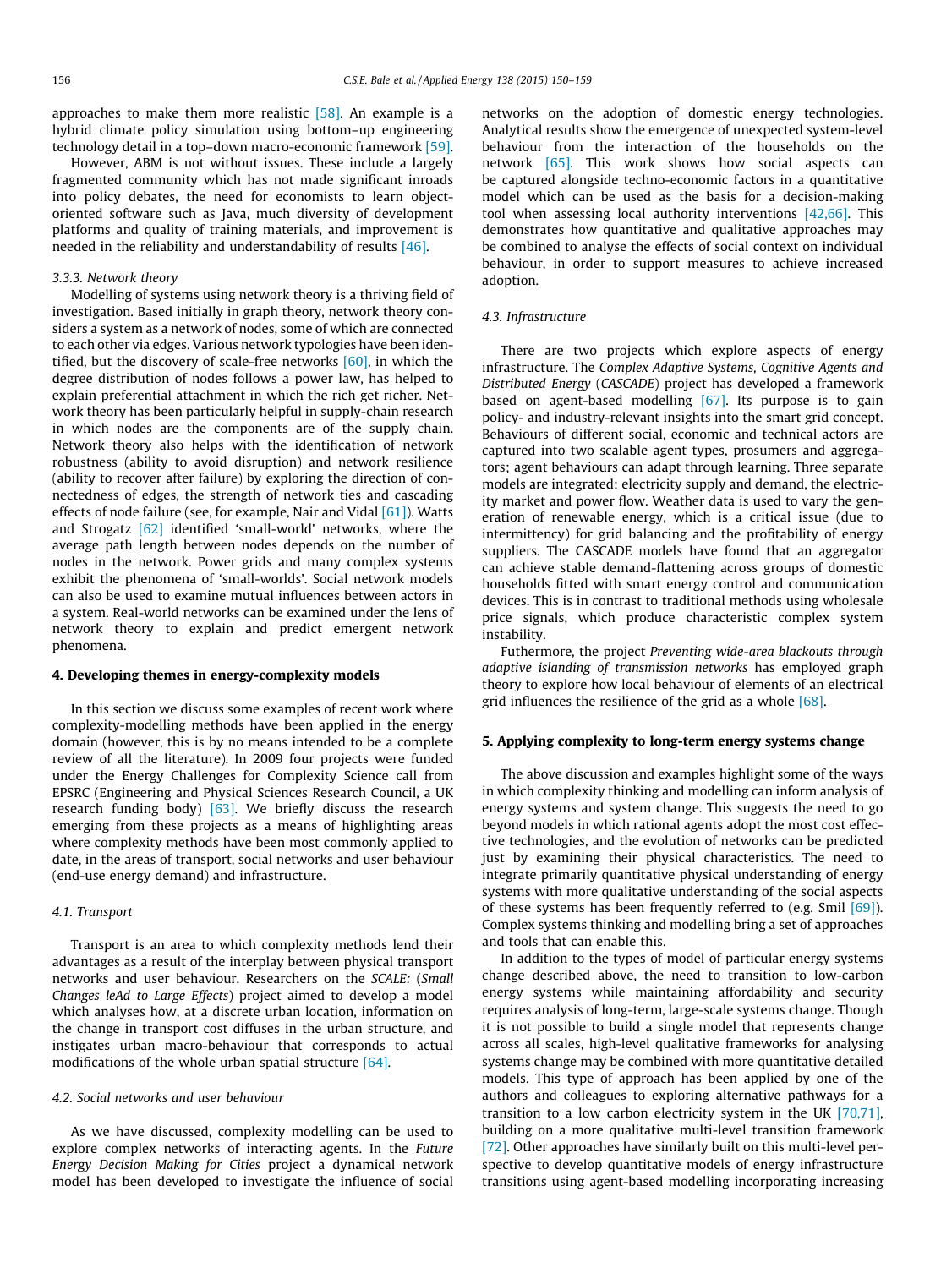<span id="page-8-0"></span>levels of complexity [\[73\]](#page-10-0) or by combining agent-based and system dynamic modelling [\[74\].](#page-10-0)

More generally, complexity thinking encourages us to consider energy systems change within its broader social, economic and environmental context. There is a clear need for modelling work which does not look at elements of the energy system in isolation, but attempts to apply a whole-systems approach. At the moment modelling tends to focus on sectors, e.g. transport, water, electricity, but these, of course, are all interconnected. Clearly, the development and adoption of new energy supply and energy use technologies is central to energy systems change. However, as we have seen, new technologies have to fit with, and occasionally disrupt, existing systems, which are made up not only of other technologies and infrastructures, but also of institutional rules and norms. As emphasised by Unruh  $[24]$ , the increasing return to adoption and mutual co-evolution of technologies and institutions has led to the current lock-in of fossil fuel based energy systems. This idea built on the work of Arthur [\[22\]](#page-9-0) in applying complexity ideas to the competition between adoption of new technologies, which demonstrates path dependency and sensitivity to particular historical events. Further work applied similar ideas to the examination of long-term change in industrial and economic systems, emphasising that firms' strategies also co-evolve with technologies and institutions [\[71\].](#page-10-0) Other work, from a more sociological perspective, has examined energy use and argued that this is best understood in terms of evolving practices, such as maintaining comfortable living spaces, laundry and showering, which give rise to demands for energy [\[75\]](#page-10-0). From another perspective, ecological economists have long argued that economic systems should be understood in terms of their inputs of energy and material and outputs of waste emissions [\[76,77\]](#page-10-0). The influential study of 'Limits to Growth' was built on system dynamics modelling of the evolution of the world economy under resource constraints [\[78,79\]](#page-10-0). The application of a broader range of complexity tools and approaches to economic issues, particularly around long-term systems change, has recently been advocated  $[14-16]$ .

These strands of thinking raise challenges for the development of appropriate frameworks and tools that can address this complexity whilst still remaining tractable. One potential framework for analysing the complexity of a transition to a sustainable lowcarbon energy system and economy has been proposed by one of the authors [\[80\],](#page-10-0) building on the above insights on complexity and coevolutionary interactions and dynamics. The framework focuses on five key coevolving systems: technologies, institutions, business strategies, user practices and ecosystems (see Fig. 2). Applied to energy systems, these include:



- Technologies e.g. energy conversion, supply and end-use technologies.
- Institutions e.g. social rule systems relating to policy, planning, risk, investment.
- Business strategies e.g. different business models, such as energy utility or energy service company (ESCo) models.
- User practices e.g. social practices relating to heating, cooking, cleaning and appliance use.
- *Ecosystems* e.g. impacts on local air quality, noise and land use, and global carbon emissions.

This framework has been applied to analysing the coevolutionary interactions affecting the adoption of the energy service company (ESCo) business model in the UK [\[81\].](#page-10-0) Further work is needed to apply this type of high-level framework to tools and models that can be used to examine and test the likely impacts of particular interventions on these complex, coevolutionary dynamics.

#### 6. Policy challenges – How can complexity approaches help inform energy policy?

One area where complexity methods can add value over other modelling methods is in addressing questions at the technologypolicy-behaviour interface by incorporating social and institutional elements. Complexity models can incorporate behaviour that may not be considered rational from an economic perspective by embedding insights from energy behaviour and practice studies into modelling to give quantitative understanding of the complex system.

Most policies aim to intervene in complex systems. Policymakers can be considered designers in the energy system, and there is therefore a need to translate outputs from complexity modellers to the wider policy community [\[6\].](#page-9-0) However, there is a difficulty in taking complexity-science methods directly to policy-makers, not least because of the challenges in language and understanding of complexity, and because of the resources and expertise available in policy and planning departments [\[82\].](#page-10-0)

Decision-support tools may be more useful to policy-makers than predictive models; agent-based modelling has been proposed as a tool in developing policy in 'deep uncertainty' [\[83\]](#page-10-0). However, there is a need for policy-makers and modellers to work more closely together if complexity modelling is to achieve its potential impact. Modellers need to engage with their beneficiaries from the outset so that models are properly scoped and fit for purpose. Policy-makers need to be engaged throughout the process, rather than waiting until models are 'ready'. There is considerable scope for industry/academia/government collaborations in this area, and for funding agencies to support events and schemes that foster these collaborations [\[40\].](#page-9-0)

In addition, we propose that case studies of examples where complexity science has been used to inform policy be collated and made available, as a means of engendering confidence in the application of complexity methods. However, a cautionary approach needs to be taken to ensure that complexity models are not interpreted as predictive tools and applied in inappropriate ways; explicit communication is needed of the limitations and inherent assumptions.

Complexity models themselves should also been seen as a technology, and in this respect will have to be adapted as policy changes are made, new technologies come online and user behaviours change. Models need to be developed iteratively, much like in system transitions as described by Chappin and Dijkema Fig. 2. Coevolutionary framework, from [\[80\]](#page-10-0). [80] [\[73\]](#page-10-0), where the complexity model is a technological component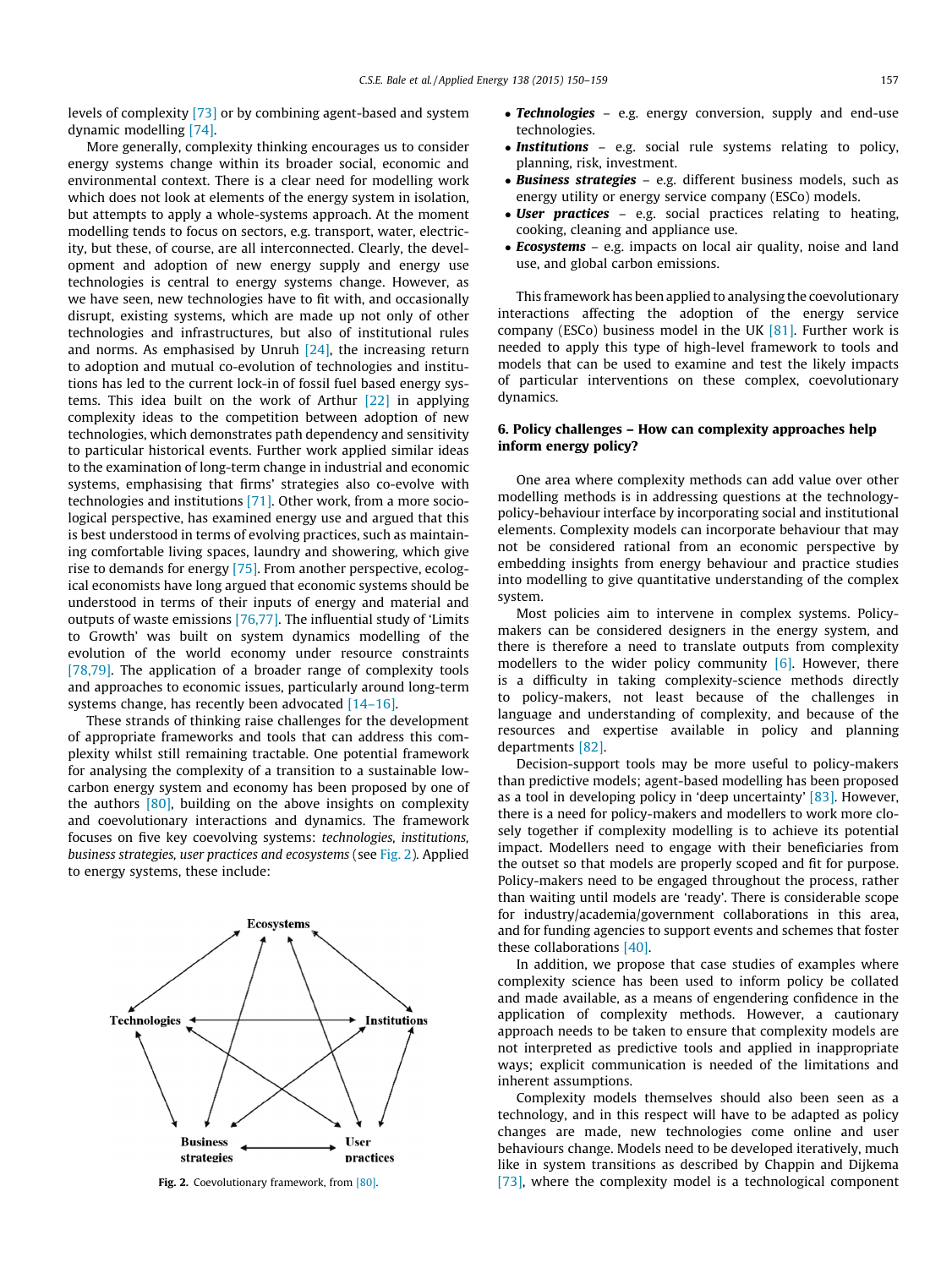<span id="page-9-0"></span>in the system. The use of complexity models that are open to experimentation, such as agent-based models and simulation games, has been proposed as a way of helping decision makers to gain more insight through their own and other people's experience [\[84\]](#page-10-0).

This suggests that, used appropriately, complex systems modelling can be used in policy advice processes in ways that highlight uncertainty and how outcomes are conditional on the framing assumptions used, rather than applying modelling approaches that may produce over-simplified answers [\[85\].](#page-10-0)

The application of complexity science to energy challenges calls for deep collaboration across the academic disciplines to embrace the perspectives of maths, engineering, economics and the social sciences as well as engagement with practitioners in the field. There are barriers in academia to working in this interdisciplinary manner [\[86\]](#page-10-0), but there are also ways forward, such as commitment from funding councils.

The techniques and tools of complexity science, therefore, offer a powerful means of understanding the complex decision-making processes that are needed to promote a transition to a low-carbon, secure and affordable energy system.

#### 7. Conclusions

In this paper we argue that understanding energy system change would benefit from the application of complexity science thinking and modelling. We have shown that the characteristics of complex systems that have been identified in the development of complexity theory, including agents interacting in networks, path dependency of change, emergence of system properties, and resilience and adaptability of systems, can be applied to energy systems. Useful types of complexity modelling approaches, including agent-based models and dynamic network models, are beginning to be applied to energy systems. We have presented examples from research where complexity thinking yielded novel results. Frameworks for thinking about the co-evolution of elements in long-term energy system transitions have been expounded and would benefit from further examination and testing.

We believe that complexity science has useful tools and approaches to offer the energy research and practitioner communities. Complexity theory has started to contribute to our understanding of energy systems, but there is certainly scope, and need, for its advantages to be exploited further in tackling the energy challenges we face.

#### Acknowledgements

This paper in part draws on some thoughts gathered at the UKERC Energy & Complexity workshop held in Oxford in July 2012; the authors would therefore like to thank UKERC for their support and funding for this event, and also all the participants at the workshop for their insightful comments and discussions. The workshop drew on insights from research conducted in four projects funded under the Engineering and Physical Sciences Research Council (EPSRC) programme Energy Challenges for Complexity Science. CSEB and TJF were supported in related work by the EPSRC under the projects Future Energy Decision-Making for Cities – Can Complexity Science Rise to the Challenge? (EP/G059780/1) and iBUILD: Infrastructure BUsiness models, valuation and Innovation for Local Delivery (Ref.: EP/K012398/1). In addition, CSEB is grateful for an EPSRC Fellowship (EP/K022288/1). EPSRC support under research project Transforming Utilities' Conversion Points (EP/J005649/1) and the International Centre for Infrastructure Future (EP/K012347/1) is gratefully acknowledged by LV.

#### References

- [1] [Great Britain. Climate change act \(c.27\). London: The Stationery Office; 2008.](http://refhub.elsevier.com/S0306-2619(14)01107-6/h0435)
- [Britain Great. Warm homes and energy conservation act. London: TSO; 2000.](http://refhub.elsevier.com/S0306-2619(14)01107-6/h0440)
- [3] GOV.UK. Maintaining UK energy security. DECC; 2013.
- [4] [Department of Energy and Climate Change. Electricity market reform: policy](http://refhub.elsevier.com/S0306-2619(14)01107-6/h0020) [overview. London: TSO; 2012](http://refhub.elsevier.com/S0306-2619(14)01107-6/h0020).
- [5] Department of Energy and Climate Change. The green deal: a summary of the Government's proposals. London; 2011.
- [6] [UKERC The Meeting Place. Energy and complexity the way forward](http://refhub.elsevier.com/S0306-2619(14)01107-6/h0030) [\(Workshop Report\). Oxford: UKERC; 2012](http://refhub.elsevier.com/S0306-2619(14)01107-6/h0030).
- [7] [Von Bertalanffy L. General system theory: foundations, development,](http://refhub.elsevier.com/S0306-2619(14)01107-6/h0445) [applications. New York: George Braziller; 1968.](http://refhub.elsevier.com/S0306-2619(14)01107-6/h0445)
- [8] [Holland JH. Hidden order: how adaptation builds complexity. Basic Books; 1995](http://refhub.elsevier.com/S0306-2619(14)01107-6/h0450). [9] [Capra F. The web of life: a new scientific understanding of living systems. New](http://refhub.elsevier.com/S0306-2619(14)01107-6/h0045) [York: Anchor. Doubleday; 1996.](http://refhub.elsevier.com/S0306-2619(14)01107-6/h0045)
- [10] [Kauffman S. At home in the universe. New York: Oxford University Press; 1995](http://refhub.elsevier.com/S0306-2619(14)01107-6/h0050).
- [11] [Weaver W. Science and complexity. Am Scient 1948;36:536–44.](http://refhub.elsevier.com/S0306-2619(14)01107-6/h0055)
- [12] [Mitchell M. Complexity: a guided tour. New York: Oxford University Press;](http://refhub.elsevier.com/S0306-2619(14)01107-6/h0060) [2009](http://refhub.elsevier.com/S0306-2619(14)01107-6/h0060).
- [13] [Foxon TJ. Responding to the financial crisis: need for a new economics. Environ](http://refhub.elsevier.com/S0306-2619(14)01107-6/h0065) [Innovat Soc Trans 2013;6:126–8](http://refhub.elsevier.com/S0306-2619(14)01107-6/h0065).
- [14] [Foxon TJ, Köhler J, Michie J, Oughton C. Towards a new complexity economics](http://refhub.elsevier.com/S0306-2619(14)01107-6/h0070) [for sustainability. Cambridge J Econom 2013;37:187–208.](http://refhub.elsevier.com/S0306-2619(14)01107-6/h0070)
- [15] [Beinhocker E. The origin of wealth: evolution, complexity and the radical](http://refhub.elsevier.com/S0306-2619(14)01107-6/h0075) [remaking of economics. London: Random House; 2006](http://refhub.elsevier.com/S0306-2619(14)01107-6/h0075).
- [16] Arthur WB. Complexity and the economy. Science 1999;284:107-9.
- [17] [Farmer JD, Foley D. The economy needs agent-based modelling. Nature](http://refhub.elsevier.com/S0306-2619(14)01107-6/h0085) [2009;460:685–6.](http://refhub.elsevier.com/S0306-2619(14)01107-6/h0085)
- [18] [Plsek PE, Greenhalgh T. The challenge of complexity in health care. BMJ](http://refhub.elsevier.com/S0306-2619(14)01107-6/h0090) [2001;323:625–8.](http://refhub.elsevier.com/S0306-2619(14)01107-6/h0090)
- [19] [Frenken K. Technological innovation and complexity theory. Econom Innovat](http://refhub.elsevier.com/S0306-2619(14)01107-6/h0095) [New Technol 2006;15:137–55](http://refhub.elsevier.com/S0306-2619(14)01107-6/h0095).
- [20] Plsek PE, Wilson T, Complexity, leadership, and management in healthcare [organisations. BMJ 2001;323:746–9](http://refhub.elsevier.com/S0306-2619(14)01107-6/h0100).
- [21] [Foster J. From simplistic to complex systems in economics. Cambridge J](http://refhub.elsevier.com/S0306-2619(14)01107-6/h0105) [Econom 2005;29:873–92.](http://refhub.elsevier.com/S0306-2619(14)01107-6/h0105)
- [22] [Arthur WB. Competing technologies, increasing returns, and lock-in by](http://refhub.elsevier.com/S0306-2619(14)01107-6/h0110) historical events. Econom | 1989;99:116-31.
- [23] [Unruh GC. Understanding carbon lock-in. Energy Policy 2000;28:817–30.](http://refhub.elsevier.com/S0306-2619(14)01107-6/h0115)
- [24] [North D. Institutions, institutional change and economic](http://refhub.elsevier.com/S0306-2619(14)01107-6/h0120) [performance. Cambridge: Cambridge University Press; 1990](http://refhub.elsevier.com/S0306-2619(14)01107-6/h0120).
- [25] Strachan N. UKERC Energy Research Landscape: Energy Systems Modelling. UKERC; 2011.
- [26] IEA. MARKAL. <<http://www.iea-etsap.org/web/Markal.asp>> IEA.
- [27] [Dodds P, Keppo I, Strachan N. Characterising the evolution of energy system](http://refhub.elsevier.com/S0306-2619(14)01107-6/h0455) [models using model archaeology. Environ Model Assess 2014:1–20](http://refhub.elsevier.com/S0306-2619(14)01107-6/h0455).
- [28] [Usher W, Strachan N. Critical mid-term uncertainties in long-term](http://refhub.elsevier.com/S0306-2619(14)01107-6/h0140) [decarbonisation pathways. Energy Policy 2012;41:433–44](http://refhub.elsevier.com/S0306-2619(14)01107-6/h0140).
- [29] [Ekins P, Anandarajah G, Strachan N. Towards a low-carbon economy: scenarios](http://refhub.elsevier.com/S0306-2619(14)01107-6/h0145) [and policies for the UK. Climate Policy 2011;11:865–82.](http://refhub.elsevier.com/S0306-2619(14)01107-6/h0145)
- [30] [Strachan N, Pye S, Kannan R. The iterative contribution and relevance of](http://refhub.elsevier.com/S0306-2619(14)01107-6/h0150) [modelling to UK energy policy. Energy Policy 2009;37:850–60](http://refhub.elsevier.com/S0306-2619(14)01107-6/h0150).
- [31] [Strachan N, Kannan R. Hybrid modelling of long-term carbon reduction](http://refhub.elsevier.com/S0306-2619(14)01107-6/h0155) [scenarios for the UK. Energy Econom 2008;30:2947–63](http://refhub.elsevier.com/S0306-2619(14)01107-6/h0155).
- [32] [Strachan N, Foxon TIM, Fujino J. Policy implications from the Low-Carbon](http://refhub.elsevier.com/S0306-2619(14)01107-6/h0160) [Society \(LCS\) modelling project. Climate Policy 2008;8:S17–29.](http://refhub.elsevier.com/S0306-2619(14)01107-6/h0160)
- [33] [Allen PM, Varga L. Complexity: the co-evolution of epistemology, axiology and](http://refhub.elsevier.com/S0306-2619(14)01107-6/h0165) [ontology. Nonlinear Dynam, Psychology, Life Sci 2007;11:19.](http://refhub.elsevier.com/S0306-2619(14)01107-6/h0165)
- [34] [Ulrich W. Critical heuristics of social planning: a new approach to practical](http://refhub.elsevier.com/S0306-2619(14)01107-6/h0460) [philosophy. Wiley; 1983](http://refhub.elsevier.com/S0306-2619(14)01107-6/h0460).
- [35] Checkland P. Systems thinking, systems practice: includes a 30-year retrospective; 1999.
- [36] [Bailey KD. Typologies and taxonomies: an introduction to classification](http://refhub.elsevier.com/S0306-2619(14)01107-6/h0465) [techniques. Sage; 1994](http://refhub.elsevier.com/S0306-2619(14)01107-6/h0465).
- [37] [Amin M. National infrastructures as complex interactive networks. In: Samad](http://refhub.elsevier.com/S0306-2619(14)01107-6/h0185) [T, Weyrauch J, editors. Automation, control, and complexity: an integrated](http://refhub.elsevier.com/S0306-2619(14)01107-6/h0185) [approach. England: Wiley; 2000. p. 263–86](http://refhub.elsevier.com/S0306-2619(14)01107-6/h0185).
- [38] [Ma T, Nakamori Y. Modeling technological change in energy systems from](http://refhub.elsevier.com/S0306-2619(14)01107-6/h0190) [optimization to agent-based modeling. Energy 2009;34:873–9](http://refhub.elsevier.com/S0306-2619(14)01107-6/h0190).
- [39] [North MJ, Macal CM. Managing business complexity: discovering strategic](http://refhub.elsevier.com/S0306-2619(14)01107-6/h0195) [solutions with agent-based modeling and simulation. Oxford: Oxford](http://refhub.elsevier.com/S0306-2619(14)01107-6/h0195) [University Press; 2007.](http://refhub.elsevier.com/S0306-2619(14)01107-6/h0195)
- [40] Organisation for Economic Co-operation and Development (OECD). Applications of Complexity Science for Public Policy: New Tools for Finding Unanticipated Consequences and Unrealized Opportunities. OECD; 2009.
- [41] [Keirstead J, Jennings M, Sivakumar A. A review of urban energy system](http://refhub.elsevier.com/S0306-2619(14)01107-6/h0205) [models: approaches, challenges and opportunities. Renew Sustain Energy Rev](http://refhub.elsevier.com/S0306-2619(14)01107-6/h0205) [2012;16:3847–66.](http://refhub.elsevier.com/S0306-2619(14)01107-6/h0205)
- [42] Bale CSE, McCullen NJ, Foxon TJ, Rucklidge AM, Gale WF, Modeling diffusion of [energy innovations on a heterogeneous social network and approaches to](http://refhub.elsevier.com/S0306-2619(14)01107-6/h0210) [integration of real-world data. Complexity 2014;19:83–94](http://refhub.elsevier.com/S0306-2619(14)01107-6/h0210).
- [43] The Open Knowledge Foundation. Open definition; 2013.
- [44] [Bazilian M, Rice A, Rotich J, Howells M, DeCarolis J, Macmillan S, et al. Open](http://refhub.elsevier.com/S0306-2619(14)01107-6/h0220) [source software and crowdsourcing for energy analysis. Energy Policy](http://refhub.elsevier.com/S0306-2619(14)01107-6/h0220) [2012;49:149–53.](http://refhub.elsevier.com/S0306-2619(14)01107-6/h0220)